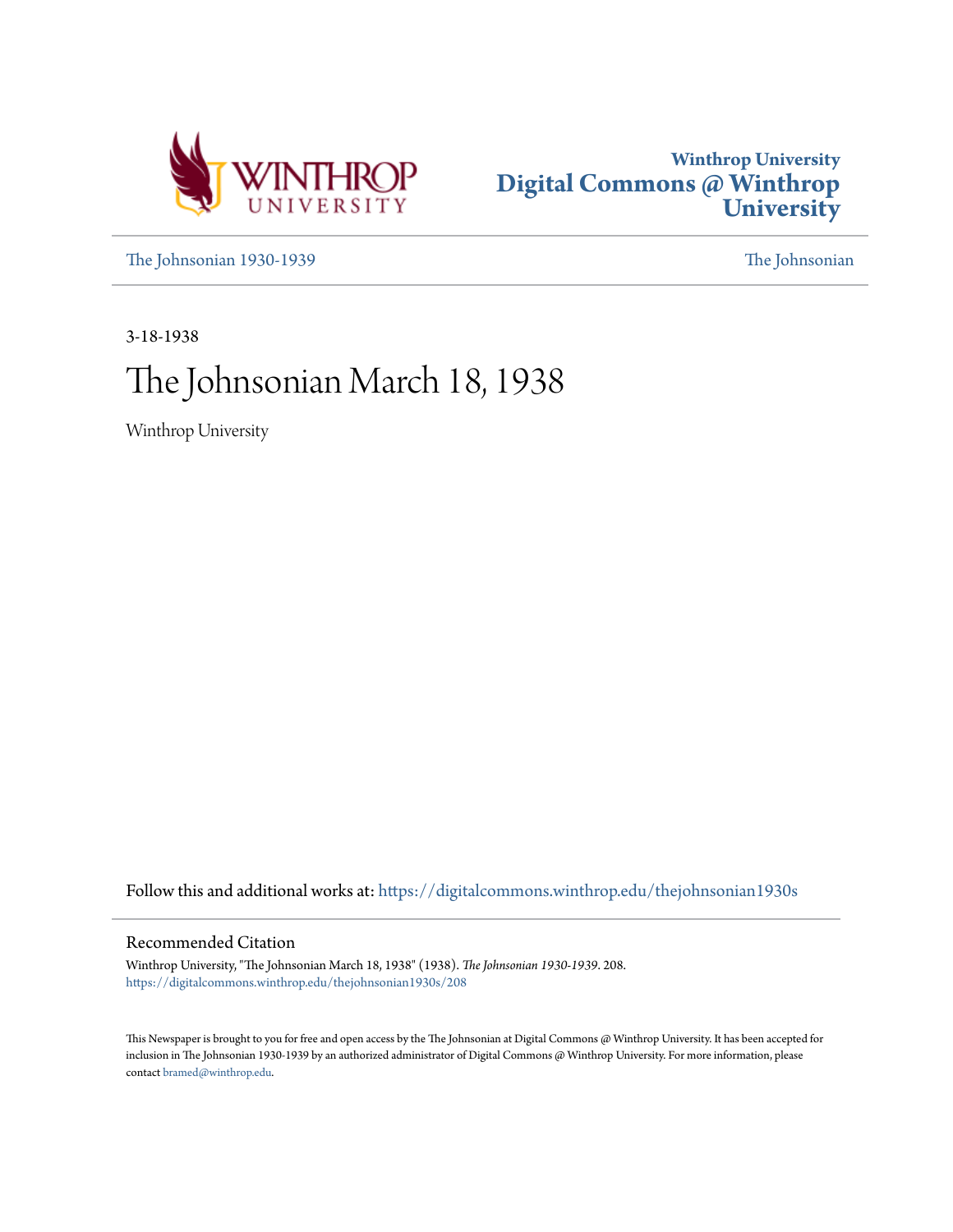Untermeyer **Speaks In Chapel** Thursday

# The J **Hipsonian**

Vote In The **Student Opinion** Poll Wednseday

SUBSCRIPTION, \$1.00 A YEAR

VOL. 18, NO. 19

**Editorial Asides** 

History is being made every hour A. A. PRESIDENT sportant events are tak which may radically affect proce waters stay redically affect<br>the entire world. We as<br>News Of college students should<br>the Day not les ourselves slip in-<br>that we to the bakis of feeling

we are not an active part of

ikat we are not an active part of <br>Beas Durgen, Durlington, 2:39-30<br/>adomic viewer, and the word, its word and the second form of the<br/> $z$  -particle and the second results on a maximum interpreted<br/>the  $z$  and  $\$ 

gly clever three-dime on our way to a class and find it hour later minus its third distances hour later minus its third distances.<br>The perhaps hisplographical who are perhaps hisplographical who are the control position of the suggest a few hours had us its third dior in trying to make a really

Several people have told us that synchably spell their names<br>wrong. We are sorry<br>e1t, that we have been in-

urate in the future. ted which was absolutely factu

" Until then, will you be pe with us?

away. May we make a sugges-

as how best to enjoy them?<br>
The arcord of a series of gradu-, eiub. Young Democrats, and the Echine press and parallel, with real and press temperature and the price in the control of the control of the control of the con

McMeekin Gives Nominees For Head<br>Of Athletic Assoc.

**B. DARGAN FOR** 

osturasy, March 19<br>
2:50—Opera houx—Johnson Hall.<br>
1:39—Picture above, "Quality Burett"—Bais nuditorium<br>
Burett"—Bais nuditorium<br>
Sunday, March 20<br>
2:30—Student Volunitee, Shin-<br>
2:30—Sculor coffee—Johnson hall.<br>
2:30—Scul Bess Durgan, Darlington,

G. FUNDERBURKE Next Week at Winthrop

Friday, March III

-Main audi Lorium

ay, March 19

And nothing makes us<br>
And notation is pass a structure of Sparks' Fly . . . Fink<br>
clever three-dimensional post-<br>
Describes 'Flame'

accurate in the past and and accurate an unique form of the same of the same of the same of the same of the same of the same of the same of the same of the same of the same of the same of the same of the same of the same of the same of the same of

As far as we have teen able to aln, no newspaper has yet been and typographically correct. ntly to get out a paper earh week<br>hiet will be sa accurate as it is<br>manly possible for a paper to be. takes, however, always remain they are usually called to our ntion, We regret them and work<br>der each week to cut them down that we may some day say, "This one hundred per cent securate

ng holidays are just twel

Hence the second the second of the present on pulse and the second of the second of the second of the second of the second of the second of the second of the second of the second of the second of the second of the second

anll.<br>2:30-Senior coffee-John<br>6:30-Vespera-John

March 18<br>Concellation Mary Frances<br>Concell, Minnie Lynch<br>Walker, and Flisabeth Crum

ROCK HILL, SOUTH CAROLINA, PRIDAY, MARCH IS, 1938 Say What You Think!

THE OFFICIAL PUBLICATION OF THE STUDENT BODY OF WINTHROP COLLEGE

Say What You Think!<br>
With the rest of the world in a state of serious<br>
use thement and apheavel vinthrom students still go<br>
useful their orderly schedule in much the same way<br>
useful defore this peninsipal calculate in th



RUTH BENSON

# **14 NOMINEES**

**OTHER OFFICERS** TO BE ELECTED **DURING WEEK** 

Ruth Benson, rising senior from Williston, and Anne<br>Tilghman, rising senior rom<br>Murion, were elected presi-<br>dents of the Student Government association and the Young Women's Christian as-

The state of the student police Theorem Care and the student police the studies of the state of the state of the state of the state of the state of the state of the state of the state of the state of the state of the state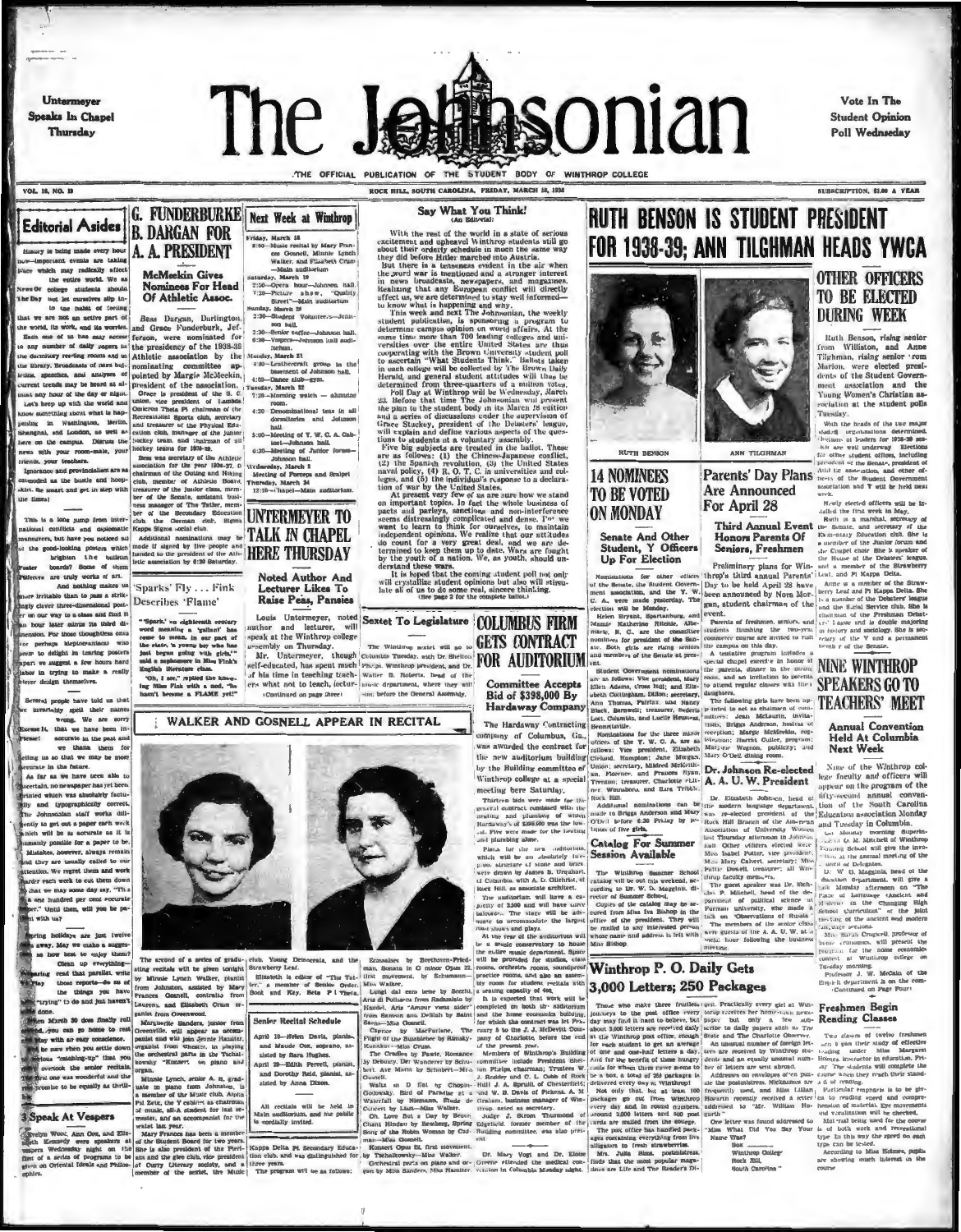

Diary: In Manner of Eighteenth Century

riday: Seven forty-five in the same<br>had by Mins Nina. Caleworthy lay ay ap the chair by me. Changed my mind, dressed,<br>went abroad and classed after coffee. Drank one cap and a half. Mes Fink passed by in new spring liveries.

ew spang areas.<br>Madelyn called an hour after. Dined.<br>Madelyn called upon me to go swim-<br>before I was arisen from table. I de-

dimid. Press, three is from Louis two out of five games of chackers. Read The New Yorker; and Segment (El halo Yogun, (Why)) and halo Yogun, (Why)) party. As in the press, the party of mean of party. Hence, the first const telle mo<br/> mor glass in out true. Read gevern-<br>ment. Eyes ached and head out of order. There by my work, and read over the relationships chapter of Osloworthy. Saw company, Psid visit to Min Studies Stillay. Ale<br>theore

 $\frac{1}{2}$ morning only.

 $\alpha$ The trouble with so many of our citis

o drive over 60 is that they're thinking<br>ut 30 and acting like 10. Odasy people

9 Gave was considered in the U.C. Oblasty proper solution physically<br>become solution-physically become formula graphs from<br>the frame of the base of the belt powers are reached and solution from<br>the first state of the belt ₩

Jules Eckert Goodman should be dedi-Julie Rebrit Geofrant abrodita pregnam.<br>
10 to the administration's building program....<br>
Thinking of defications, Dable (There to Win<br>
Thinking of defications, Dable (There to Win<br>
Prima situation in Pancel -10 recepts, wemants he even as corons as screen at<br>La West.....Jean McLaurin is a typic<br>seme stealer....Ochids to her interpret<br>tion of Masquers' "Barbara".... "Navy bl vill be correct this spring," say stylist rop will be quite a'flutter over her new what<br>anylo equile equite line diffusive over her new and gone and gone<br> $-\epsilon$ <br>poarently-but then, suddenly it springs<br>again.... This all no indefinite .... Perhaps<br>the middenla candom of Switzerland is "On, by the the<br>Say C

way of an rev<br>The Rising dng Bon

Ne'd like to bet<br>In due to rise<br>Then due to me,<br>But, then, it always hand



nose of you who plan to visit Russia in<br>mear future should read "The Position

The equality of men and women in society,<br>a cultural life, and in producton is shown. in cultural life, and in pro Laws sb

passed.<br>Women in collectivisation and their work<br>the Soviat Union are interesting as well

The intense interest on the campus con-<br>stuing the negro resulted in the uncarthing<br>f "Puture of the Negro" by Rooter T. Washof "Puty

Ington.<br>The evolution of the negro to the present<br>day in America is developed: his importation,<br>his life and education in pre-war days, his<br>reaction to freedom, his political actions, his

resunt status.<br>There is a stort biographical sketch of the<br>reli-known author's life and influstre in<br>fuskingee institute, which he "ounded.

ederick the Great." a biography by recented<br>C That

Vietor The<br>ddeux. Free before his assembled to Frederick's life before it a mixture of his ancestry, his rang-comic child<br>hood, clearing the childhood, clearing the historical by his<br>failur. Framily Frederick comes to the



**REPORTERS:** Amai

The Johnsonian masts to merit a reputation for<br>eccurrery, thoroughness, and fairness in cavering the<br>Winterop campus. Will you hindly call our attention<br>In any failure to measure up in these three fundament-

parleys and pacts, the roar of cannot<br>and the excited mobs across the ecchant.<br>We are rather inclined to ignore it all<br>calmly, until—suddenly we are face to<br>face with a dire situation, and we're<br>totally ineapable of doing

have no background. We have nothing.

This is an exciting time, a highly significant, dramatic time. What do you

Feeling that appreciation as well as<br>inspiration is aided by beauty, Miss<br>Maude Hall is taking her freshman

English classes to notable places on the

tings members of the class read poems tings manuers of the cause cau poems<br>concerning Nature and her glories.<br>Some of the scenes chosen are the<br>amplifibeater, front campus and "A<br>golden host of daffodils," a crab-apple

tree in the garden of the president's<br>home, a weeping willow which sways

gently over the lily pond in Mrs. D. E.<br>Johnson's garden, the tinkling fountain<br>in Roddey court.

been on these pilgrimages to beauty<br>are enthusiastically showing the lovely

ing the poems! And passas of praise are

Those whe have imagination, who<br>reprogressive, who are willing to plan

heard for the originator of the tour.

scenes to others and even recon

**Anst Adness** 

The fortunate students who have

campus this weak In appropriate a

know about it?

THE PORMS MRAN

**SOMETHING THEN** 

Sara Wason, Elaise wason, inter a conservator of year<br>Schwang, Musdies Ward, in any talent to measure to be identicant<br>Mark Caren, i.e. any talent to measure the Mark Points, any talent<br>Mark Caren, i.e., the set permit EDI EDITORIAL ASSOCIATES Charlotte Wheeler ADVERTISING MAMAGER

DO YOU KNOW ANYTHING ABOUT IT?

ABOUT ITT INTERFACE CONTROL DEVICE THE SUPERVISHED CONTROL CONTROL CONTROL CONTROL CONTROL CONTROL CONTROL CONTROL TO THE CONTROL CONTROL CONTROL CONTROL CONTROL CONTROL CONTROL CONTROL CONTROL CONTROL CONTROL CONTROL CONT

Why are diplomats ao concerned?<br>Why did thousands of Laborites parade before the German of masouries<br>Sunday? What does this entran hasay in London ce into Austria of Hitler signify? Will Ger-Austria of ritter signary "win one-<br>many go on to conduct a "real" pleb-<br>iscite is Czechoslovakia? And what will<br>France do then? And Russia? And

Italy? And the United States? You can rest assured that they won't stand idly by. France is too close to Germany to watch the other neighbor-<br>ing nations calmly annexed, and Eng-<br>land lies just across the channel from France. Italy, too, despite her friendliness toward the Nasis, would refuse to give Herr Hitler complete supremacy in Europe. There simply isn't room enough<br>for two all-powerful dictators on the same small continent.<br>The last war has proved that in any

The last war has proved that us any control of European conflict the United States is<br>directly concerned in many ways. Present day modes of communication and<br>transportation are drawn us all so<br>close together that what the world does directly affects us. This is che world, one time, one common condi-<br>tion. We cannot sbut eyes and ears to

and to supervise programs which differ the fact. and to supervise properties of any But Winthrop is such a calm, quiet, organization. And their efforts are a sectuded little community. It's hard to imagine all the hurry and bustle, the unrewardeu.



### **KATRINA PARDUE**

Nextmens permutation ... best-groom-<br>ed girl on the campus ... still white<br>collars and soft pastel scarves . . .<br>peaches and evean complexion ... soft brown hair . . . alight figure . . . sm graceful carriage . . . consistently well-<br>dressed . . . tailored simplicity . . . Oneon as intim\_imment

Sala roomers in reveal in practice boome ...<br>
A brief interval in practice boome ...<br>
Keeps up religiously with the labest---be<br>
It skirts or expressions . . . Has a con-<br>
suming admiration for all things and<br>  $\frac{1}{2}$ 

The Johnson<br>and Hard and Hard and the state of the registrar's of-<br>tuest body in extending sympathy to<br>be Nine father, Mr. VI, D. Harrington, died March 8.<br>The contraction of Darlington, died March 8. tem of Travit

To one of our own staff membe Elaine Schwinge, we exprass our sympathy at the death of her mother, Mrs. W. A. Schwinge, in Devil and THE JOHNSONIAN



parleys and pacts, the roar of cannon The camera and the City of Rock Hill young man first, loud, upproving handoffer innumerable opportunities for cursions to reality add interest to any subject or course and learning can be made more effective by first being made toere enjoyable.

## EULOGY-TO THE<br>DECEASED POLITICIANS

We missed you, departed politicians,<br>in this last election. As long as we can member, you have been very obvious<br>d influential among us. From force of habit we expected to see you on the

But for the first time in at least four ours are the balloting was quick and ex-<br>tremely orderly. There were no "dirty<br>politicians stealing votes," pledging<br>mare votes, stuffing ballots. It was a decent ejection-and a fair one.

Perhaps you have graduated or 1 haps you have just grown up to the more mature, better way of doing things. At any rate all observers agree<br>that you are dead-stone cold, absolute  $l$ y de d. And the principles you pracd have given way to a growing a th of Lattor.

THE MODERN GIRE

**LOOKS AT MARRIAGE** 

It is obvious what Winthrop girls<br>think on the subject. When a recent<br>chapel speaker remarked that most<br>grip is choosing between careers and a<br>young man would do better to put the

example on that I didn't want him be-<br>cause when I looked back he was well-<br>into more the cause when I looked back he was well-<br>Then shout fifteen minutes later Vir-<br>grain cause in and said that is extinct<br>been cruded in

Baid Drina Davis: "Sure there's an other Dren, on the sampas?"<br>| Said Anne Willimon: "Of course, the near we the school."

**SURVEY OF STUDENT OPINION** 

From

**PHYLLIS** 

Sponsored by The Brown Daily Herald  $\mathbf{a}$  $2.76$ ż, Dis-4. I will fight the continental United States is invaded. ...  $\binom{a}{b}$ 

(a) If continents<br>a University Professor in transferse continues of American Higher stretch<br> $\sim$  10 any var the government map decleared<br> $\sim$  -continues (4) In no war the government map decleared<br> $\sim$  -continues (4) In no

- 
- 
- 

Class in college ...

claps followed her advice.

nasay,<br>Siminan<br>Biama,<br>Biama,

m.<br>M

ADVERTISING: Ro

Craig, Eugenia Kendall,<br>Méndors Lunn, Amelia<br>Muldrow, Elizabeth Fuller  $\mathbf{g}_i$ .<br>Matu

Mary Hayes Calhoun<br>Clara Webb, Ann Willi

were, Ann Will<br>mon, Sederia Lott, Marg<br>Denste,

CIRCULATION: Alic Bailey, Flo

liams, Mary Douglas<br>Namy Paris, Mary Fran

ace Linson

Veronee, Luxum<br>Margaren Wil-<br>Mary Douglas,

Twenty years ago the young ladies would not have dared to applaud. In their hearts they would have agreed, yes, but they would never have let their classmates guess their fond hones. And a declaration of, "Well, I want to get married," would have been as shocking as an actual printed advertisement of the fact. There was always the fearful. everpresent dread that one really might not have the chance.

However, the college girl of today is<br>not dependent on marriage for a future;<br>and she knows that she can safely combine a career and a husband. For this perhaps, she looks at the all important question in a saner, wiser light. She admits she wants to get married. Her friends know it; her m knows it; and the boys she dates know

it-and all approve. The other girls and<br>the boys themselves are likewise seriously planning for a real home and a congenial mate in the future.

So the English major learns a trade for safety reasons, just in case, you es such as child psychology, far life, s ciology, fine arts, and music. She knows that all of these will be invaluble in the real career of home-making<br>for which she is headed.

Sure, we want to get married-90 per cent of us will, so statistics show vent or us will, so statistics anow-and<br>we are planning to know something<br>about it bafors we do.



"Por bless me, it is spring---" When<br>have I heard that one actors? Spring<br>has sprung, my little doodle bugs, and<br>it the good ole grypy blood is crying<br>out for a gaudy garment or two, you'd<br>better compromise on a houseous t

In py room, or put him coldoors Move, if we have the grows of a bostochar a constant of the specific specific conductions on a bostochar in the specific specific specific specific specific specific specific specific speci are use Jeans fille after the fashion of are asse<br/> Remo Effe alle the Table and Silver Calculus (Michain Calculus Conditions) by<br/> $\mathcal{C}(M)$  and  $\mathcal{C}(M)$  are  $\mathcal{C}(M)$ <br/>and  $\mathcal{C}(M)$  and  $\mathcal{C}(M)$  are the state<br/> $\mathcal{C}(M)$  and  $\mathcal{C}(M)$  and  $\$ 

hoppen to be calling the<br>at massible received and a long control of the figure . Work<br>was a long lumping to make a monopoly on the lumping term of<br>, no, non some of the low-bulking sign of the low-whole could<br>in are in co

therm annew buds in luggraps, British.<br>
Copper tant!<br>
Sa pily Sunday comes only were a<br>
"seek ... The word angle her might) be a little seek ... The word angle<br>in the a little seek ... The word angle is four classes from tion from German's cating too  $\overline{a}$ 

Declared the visitor: "There are half as many boys on the c re girla.

 $\overline{D}$ Declared the Winthropian: "There en't half as many boys as there Phyllis He



Have you siopped to notice that our campus is especially beautiful this time of year<br>when it is covered with Howen, blooming<br>shrubs, may dremes. Clemann uniforms, and<br>annivesk<sup>4</sup> squirrels?<br>- In spite of all that, there's truth in Mar<br>suret Le Moir's:

LINES ON A MONDAY MORNING LINES ON A MONDAY MORN<br>Therma span us she can be and wear, the case of the animal space of<br> $\sim$  0.01 of bed we error! and dress, the<br>plane always for the best window of the space of the space of<br> $\sim$  0.01 and the space of And so quickly passed away,<br>The bell is sizely, it will not ring .<br>And not a soul known any<br>thing.<br>The sun shale leve take the west,<br>And we in blue prepare for rest,<br>And wis the chines, the chines do start to play.<br>And 'ti

Bertle Wolpert told Mr. McCain:

Man is simple!<br>Man is common<br>Man is abstract!<br>Man is non-ver!

She was paraling the nount "man" in a sen-

Along the "mail" line:<br>
Mary Prances Connell re-aved a letter from Nehon Zddy conveyleg his regens that he cannot attend her recital tonlght. However, he said that where he was over this own this way that time he would tr

addressed to: addressed to:<br>
"The beautiful Drbatrix who on Friday<br>
right at High Poirt, N. C., was wearing a<br>
pale pink dress and durk blue coat."

Mary Barnes contributed this from her

AIN'" EDUCATION GRAND?<br>"In college days 1 studied Greek and<br>Latin Composition;<br>Three moder.. inappages 1 speak, which<br>is some acquisition.<br>In calculaus 1 was a star, in history a<br>facebooks 1 was a star, in history a

- whis. ...<br>omies I stood high-I led in every  $\ln$ eco
- quiz. At chemistry, psychology, zoology, and art.

ments<br>Rosophy and English, too, I worked with all my heart.

"I took my bachrlor's degree; 1 earned<br>an M. A., too---<br>And then I married Johnny Lee. Now<br>this is what I do:<br>At 6 a. m. pile out of bed, put on the<br>At 6 a. m. pile out of bed, put on the

coffee pot.<br>Fry ham and eggs and tosst the breadhe likes it piping ho Watch John take out the little car, and

publics wide the threatist, and the state of the state of the state of the state of the state of the state of the state of the state of the state of the state of the state of the state of the state of the state of the sta pulling wide the throttle,

And after the there's limit<br>in order, take the last the path of the path of the path of the last<br>form of the last term of the last term of the last  $\mathbb{R}^n$ <br>parameter of the state of the state and  $\mathbb{R}^n$  and<br> $\mathbb{R}$ 

**Roaming The Campus** 

ð

Spring in the air sets the mood for shating.<br>Itsilik Harvis, freshman, passes to catch her

s, freshman, pause<br>en uns and downs

itin Harris, fa<br>Ah botwaca 1

sts that smile at me: Ain't

Derisive at

edu lon grand!"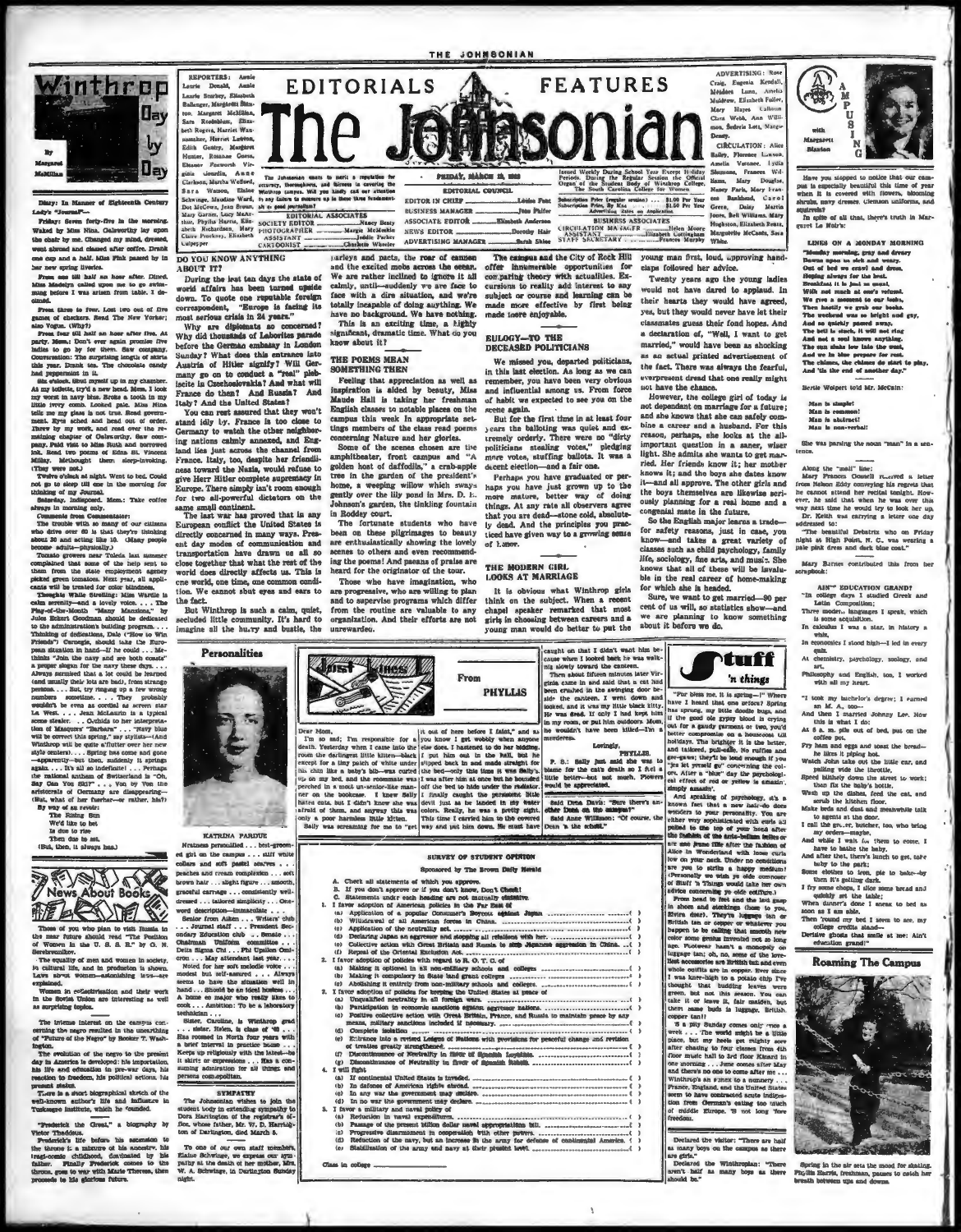